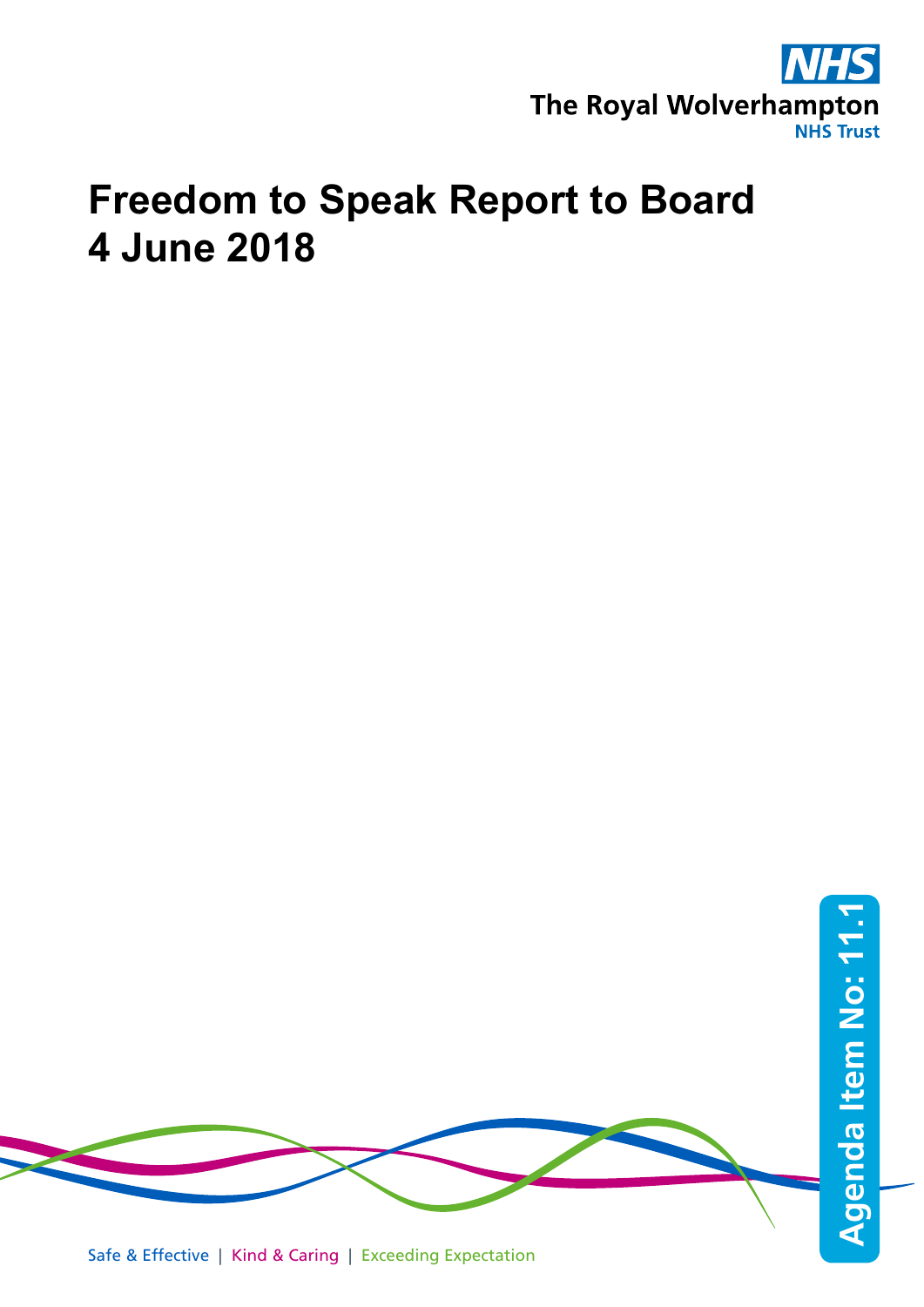## The Royal Wolverhampton NHS Trust



| <b>Trust Board Report</b>                                              |                                                                                                                                                                                                                                                                                                                                                                          |  |  |  |  |
|------------------------------------------------------------------------|--------------------------------------------------------------------------------------------------------------------------------------------------------------------------------------------------------------------------------------------------------------------------------------------------------------------------------------------------------------------------|--|--|--|--|
| <b>Meeting Date:</b>                                                   | $4th$ June, 2018                                                                                                                                                                                                                                                                                                                                                         |  |  |  |  |
| Title:                                                                 | Freedom to Speak Report to Board                                                                                                                                                                                                                                                                                                                                         |  |  |  |  |
| <b>Executive Summary:</b>                                              | This report provides a summary of the last 6months of Freedom to<br>Speak Up activities and future plans for RWT.                                                                                                                                                                                                                                                        |  |  |  |  |
| <b>Action Requested:</b>                                               | To Note                                                                                                                                                                                                                                                                                                                                                                  |  |  |  |  |
| <b>Report of:</b>                                                      | Freedom to Speak Up Guardian                                                                                                                                                                                                                                                                                                                                             |  |  |  |  |
| Author:<br><b>Contact Details:</b>                                     | Neelam Mehay<br>Neelam.mehay1@nhs.net                                                                                                                                                                                                                                                                                                                                    |  |  |  |  |
|                                                                        |                                                                                                                                                                                                                                                                                                                                                                          |  |  |  |  |
| <b>Links to Trust</b><br><b>Strategic Objectives</b>                   | <b>Trust Objectives</b><br>To improve the culture of compassion, safety and quality in every<br>$\bullet$<br>department and service we offer                                                                                                                                                                                                                             |  |  |  |  |
|                                                                        | To have an effective, well integrated organisation which operates<br>$\bullet$                                                                                                                                                                                                                                                                                           |  |  |  |  |
|                                                                        | efficiently                                                                                                                                                                                                                                                                                                                                                              |  |  |  |  |
|                                                                        | To attract, retain and develop all employees and improve<br>$\bullet$                                                                                                                                                                                                                                                                                                    |  |  |  |  |
|                                                                        | employee engagement year on year.                                                                                                                                                                                                                                                                                                                                        |  |  |  |  |
| <b>Resource</b><br>Implications:                                       | None                                                                                                                                                                                                                                                                                                                                                                     |  |  |  |  |
| <b>Equality and</b><br><b>Diversity</b><br><b>Assessment</b>           | Freedom to Speak and all activities involved will ensure that Equality and<br>Diversity and Inclusiveness are embedded in the workforce. Protected<br>Characteristics of staff raising concerns will be monitored by the Freedom to<br>Speak Up Monitoring Form                                                                                                          |  |  |  |  |
| <b>Risks: BAF/TRR</b><br>(describe risk and current<br>risk score)     |                                                                                                                                                                                                                                                                                                                                                                          |  |  |  |  |
| <b>Public or Private:</b><br>(with reasons if private)                 | Public<br>Private-update if required                                                                                                                                                                                                                                                                                                                                     |  |  |  |  |
| <b>References:</b><br>(eq from/to other committees)                    |                                                                                                                                                                                                                                                                                                                                                                          |  |  |  |  |
| <b>Appendices/</b><br>References/<br><b>Background Reading</b>         |                                                                                                                                                                                                                                                                                                                                                                          |  |  |  |  |
| <b>NHS Constitution:</b><br>(How it impacts on any<br>decision-making) | In determining this matter, the Board should have regard to the Core<br>principles contained in the Constitution of:<br>Equality of treatment and access to services<br>$\bullet$<br>High standards of excellence and professionalism<br>Service user preferences<br>Cross community working<br><b>Best Value</b><br>Accountability through local influence and scrutiny |  |  |  |  |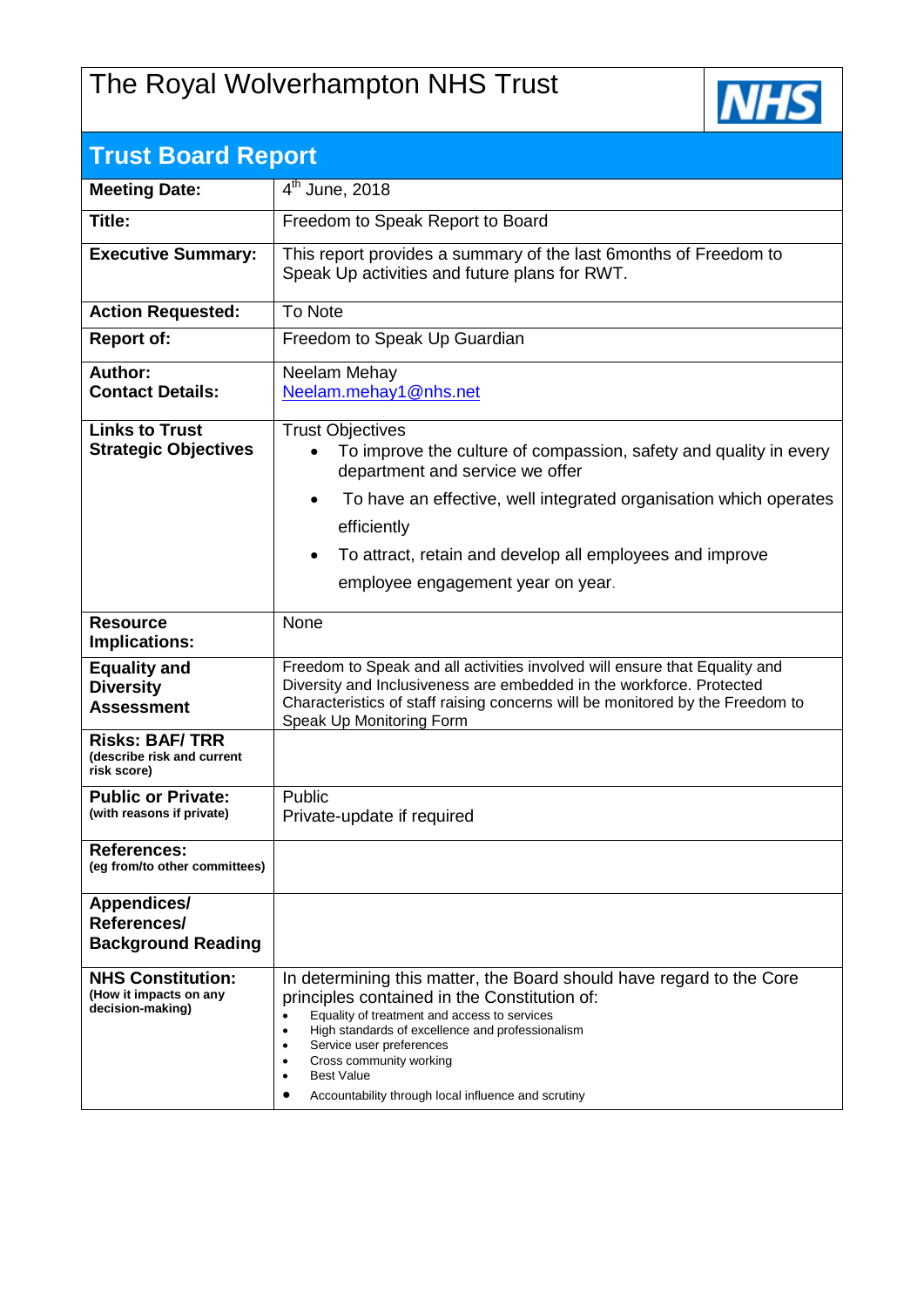|              | <b>Freedom to Speak Up</b>                                                                                                                                                                                                                      |                |                |                |                |  |  |
|--------------|-------------------------------------------------------------------------------------------------------------------------------------------------------------------------------------------------------------------------------------------------|----------------|----------------|----------------|----------------|--|--|
| 1            | <b>Introduction</b>                                                                                                                                                                                                                             |                |                |                |                |  |  |
|              | Freedom to Speak Up (FTSU) has continued to campaign and further develop activities here at<br>the Royal Wolverhampton NHS Trust. This report will outline the accomplishments of the FTSU<br>programme and provide a summary of the following; |                |                |                |                |  |  |
|              | Number of concerns raised, themes and outcomes<br>$\bullet$<br>Feedback of Datix: for Raising Concerns<br>$\bullet$                                                                                                                             |                |                |                |                |  |  |
|              | The recruitment of 5 additional contact link volunteers<br>$\bullet$                                                                                                                                                                            |                |                |                |                |  |  |
|              | The link made with Trust Every Voice Matters campaign<br>$\bullet$<br>Regional Lead to the West Midlands FTSU Guardian Network<br>$\bullet$                                                                                                     |                |                |                |                |  |  |
|              | <b>National Updates</b><br>$\bullet$                                                                                                                                                                                                            |                |                |                |                |  |  |
|              |                                                                                                                                                                                                                                                 |                |                |                |                |  |  |
| $\mathbf{2}$ | <b>RWT Raising Concerns Data</b>                                                                                                                                                                                                                |                |                |                |                |  |  |
|              | <b>Concerns Raised 2017/18</b>                                                                                                                                                                                                                  |                |                |                |                |  |  |
|              | FTSU has continued support to staff that raise concerns via the FTSU Guardian and Contact                                                                                                                                                       |                |                |                |                |  |  |
|              | Links. This section will highlight numbers of concerns raised in the last 6 months and provide<br>information on themes and departments concerns have been raised of. It is the responsibility of                                               |                |                |                |                |  |  |
|              | the FTSU Guardian to record and monitor all concerns raised and report to RWT Board and                                                                                                                                                         |                |                |                |                |  |  |
|              | <b>National Guardian Office</b>                                                                                                                                                                                                                 |                |                |                |                |  |  |
|              | The information presented in the table below is based on data collated by the FTSU Guardian                                                                                                                                                     |                |                |                |                |  |  |
|              | and the Contact Links. The National Guardian office collect data from Trust at the end of each<br>quarter, the following table provides a summary of information the National Guardian Office                                                   |                |                |                |                |  |  |
|              | have requested of RWT for the financial year 2017/18;                                                                                                                                                                                           |                |                |                |                |  |  |
|              | 2017/18                                                                                                                                                                                                                                         | Q1             | Q <sub>2</sub> | Q <sub>3</sub> | Q4             |  |  |
|              | <b>Total No Concerns Raised</b>                                                                                                                                                                                                                 | 6              | 8              | 13             | 12             |  |  |
|              | No of those raised Anonymously                                                                                                                                                                                                                  | $\mathbf 0$    | $\mathbf{1}$   | $\mathbf{1}$   | $\mathbf{1}$   |  |  |
|              | Cases with elements of patient<br>safety/quality                                                                                                                                                                                                | $\overline{2}$ | 3              | 8              | 3              |  |  |
|              | Cases related to behaviours,<br>including bullying/harassment                                                                                                                                                                                   | $\mathbf{3}$   | 7              | $\overline{4}$ | 11             |  |  |
|              | Cases where people indicate that<br>they are suffering detriment as a<br>result of speaking up                                                                                                                                                  | 3              | $\mathbf{1}$   | $\Omega$       | $\overline{2}$ |  |  |
|              | Received feedback from reporter                                                                                                                                                                                                                 | $\mathbf 0$    | 2              | $\mathbf 0$    | 8              |  |  |
|              | Asked from feedback<br>'Given your experience, would<br>you speak up again?                                                                                                                                                                     | $\Omega$       | 2              | $\Omega$       | 8              |  |  |
|              | The data above demonstrates that recording and obtaining feedback is an area that needs                                                                                                                                                         |                |                |                |                |  |  |
|              | improvement. The Freedom to Speak Guardian has since created a Survey Monkey email link                                                                                                                                                         |                |                |                |                |  |  |
|              | with effect from 1 <sup>st</sup> April, 2018. This will ensure feedback of the Guardian and Contact Links<br>service offered to the individual raising concerns. Where access to email is not accessible to the                                 |                |                |                |                |  |  |
|              | staff member paper copies will made available.                                                                                                                                                                                                  |                |                |                |                |  |  |
|              |                                                                                                                                                                                                                                                 |                |                |                |                |  |  |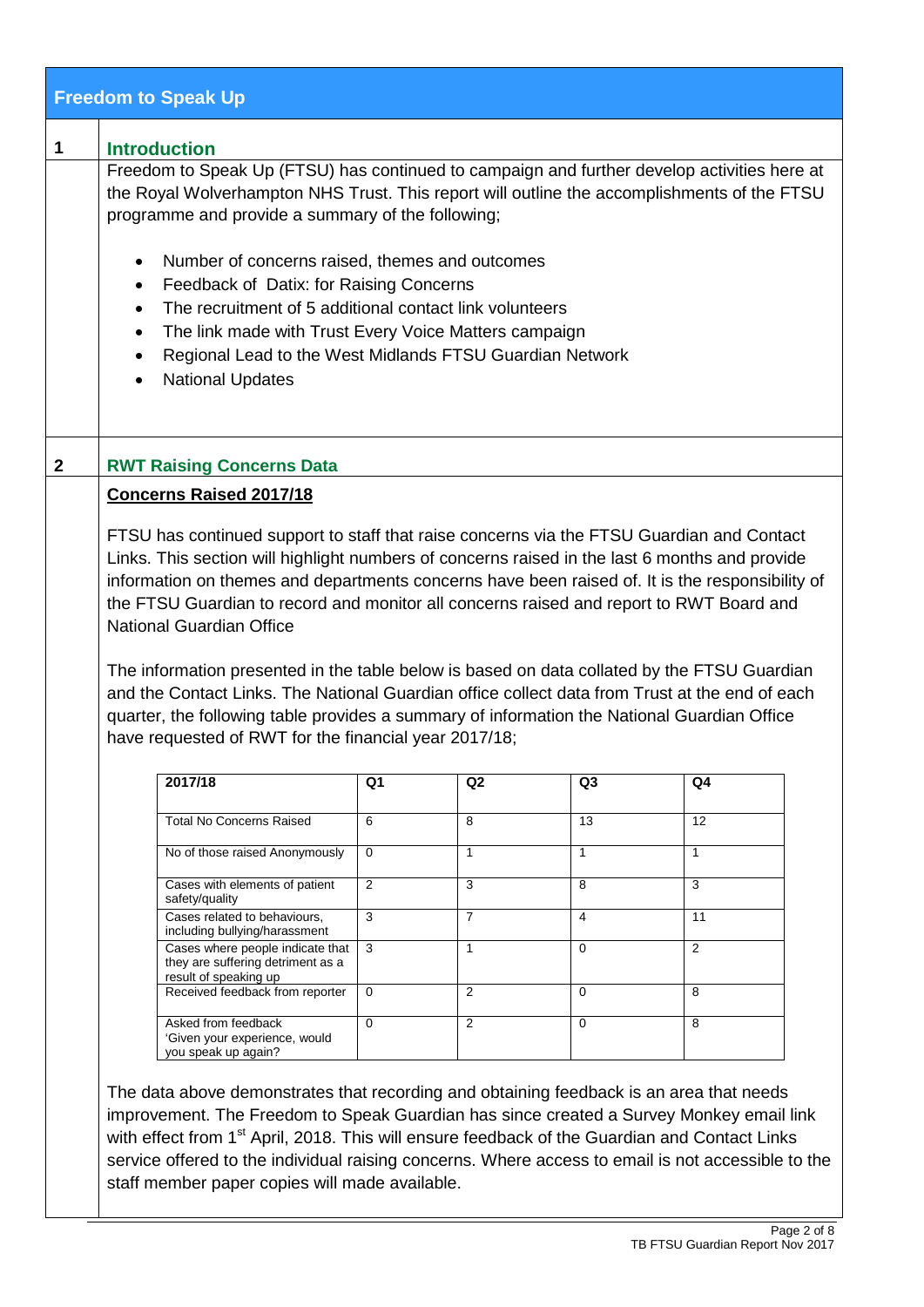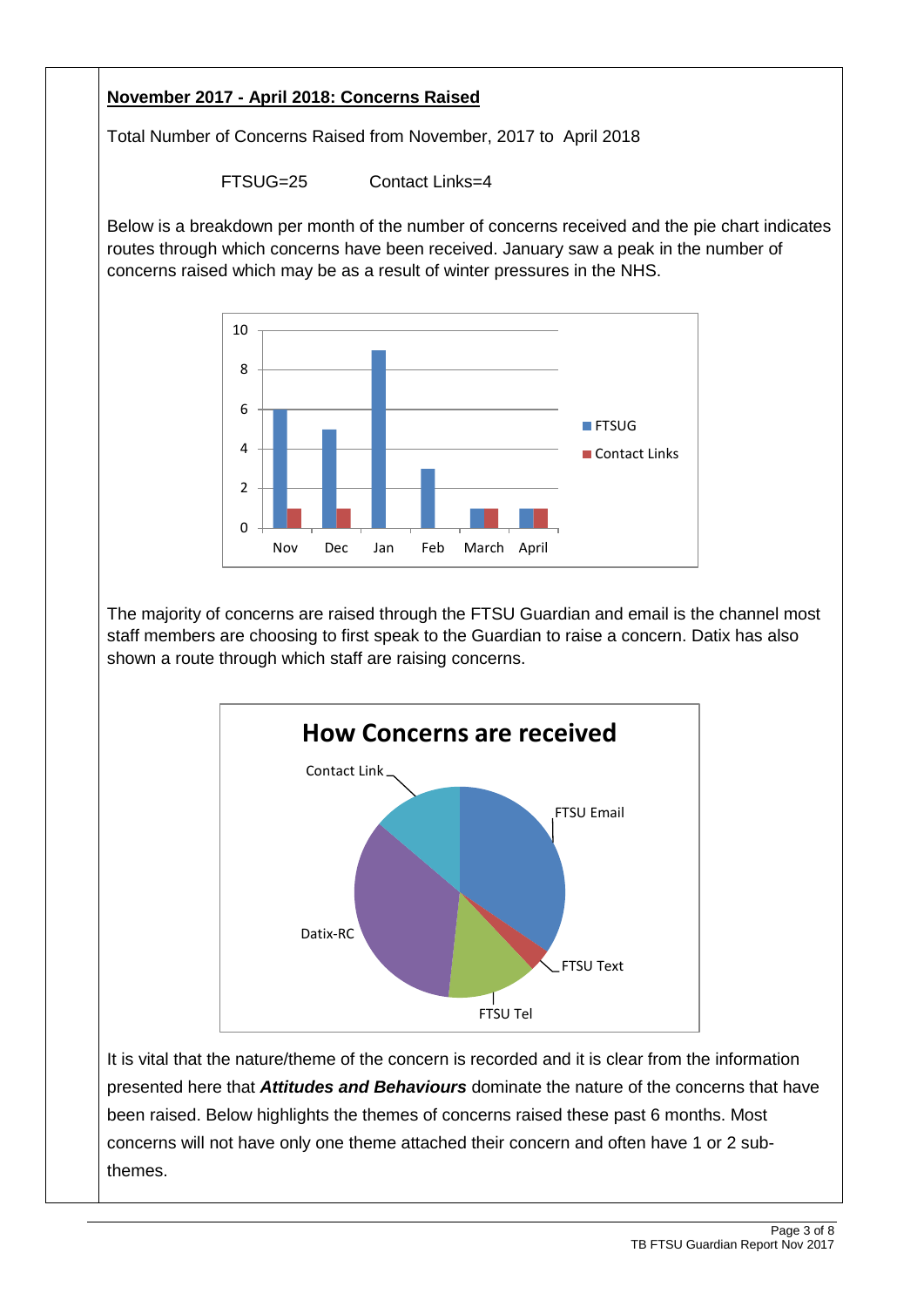

#### **Severity of Concerns**

*\*The level of concerns have been recorded based on the case presented at the time to The FTSU Guardian.*

Concerns recorded as Catastrophic and Severe Harm have been escalated to executive level. Feedback from staff has been that they felt listened to, concerns were acknowledged and where possible informed the FTSUG of what action has been taken which is this case has been an RCA, or the reporter has been informed how the concern will be dealt with.



Concerns relating to No Harm or Low Harm have taken longer to receive outcomes /responses from management involved.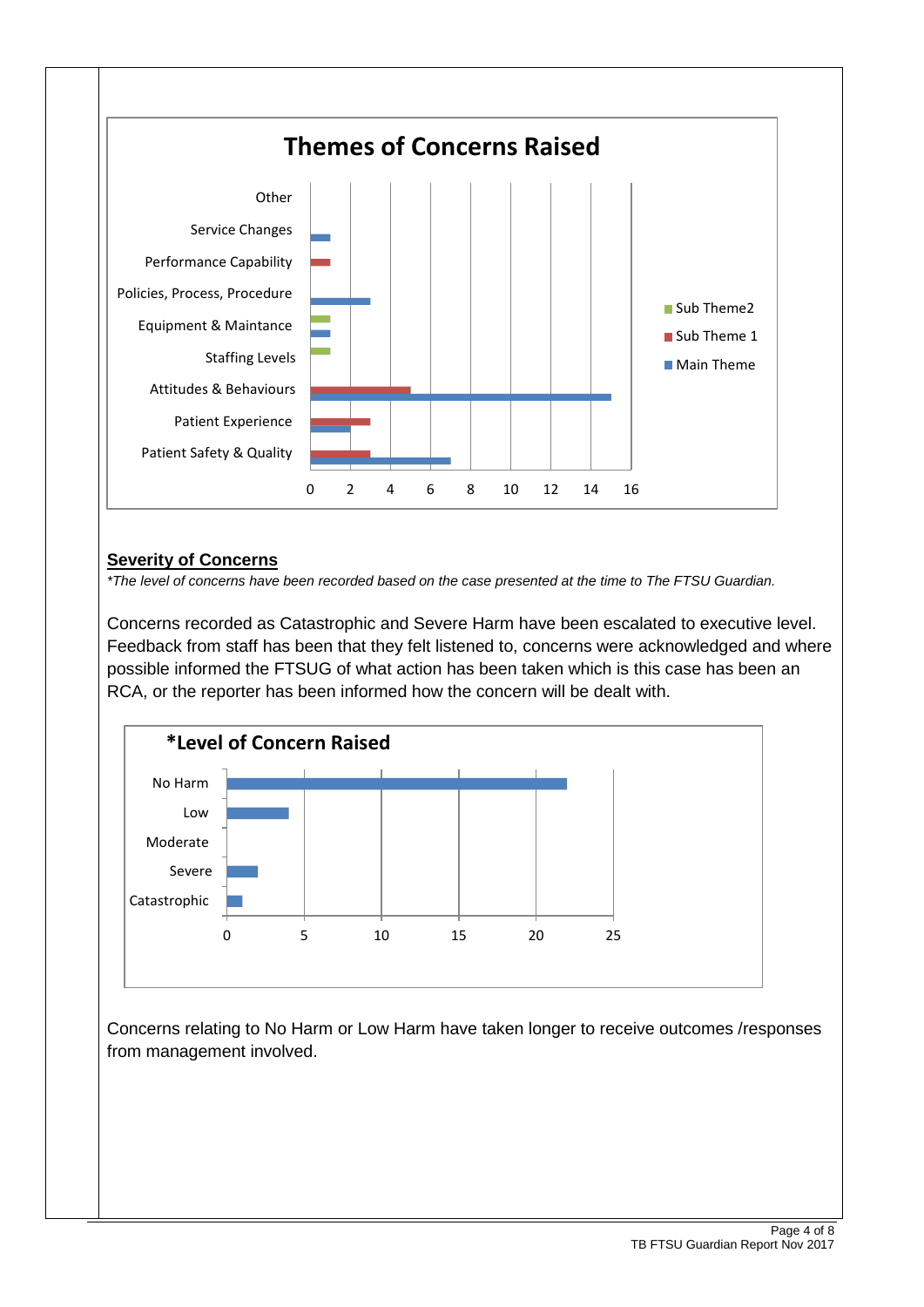#### **Outcome of concerns raised**

All cases that are presented to the FTSU Guardian are signposted or escalated to the relevant level of management. The FTSU Guardian aims to receive a response and feedback on what local action has been taken to address the concerns raised. The table below indicates that the FTSU Guardian is awaiting a response to 18 cases. These cases also belong to either a No Harm or Low Harm category. In some cases, staff members reporting concerns have not provided the Guardian with feedback, as they will have been empowered or sign posted to raise their concern with their line management which may be another indicator for the high numbers of cases '*awaiting response'.*

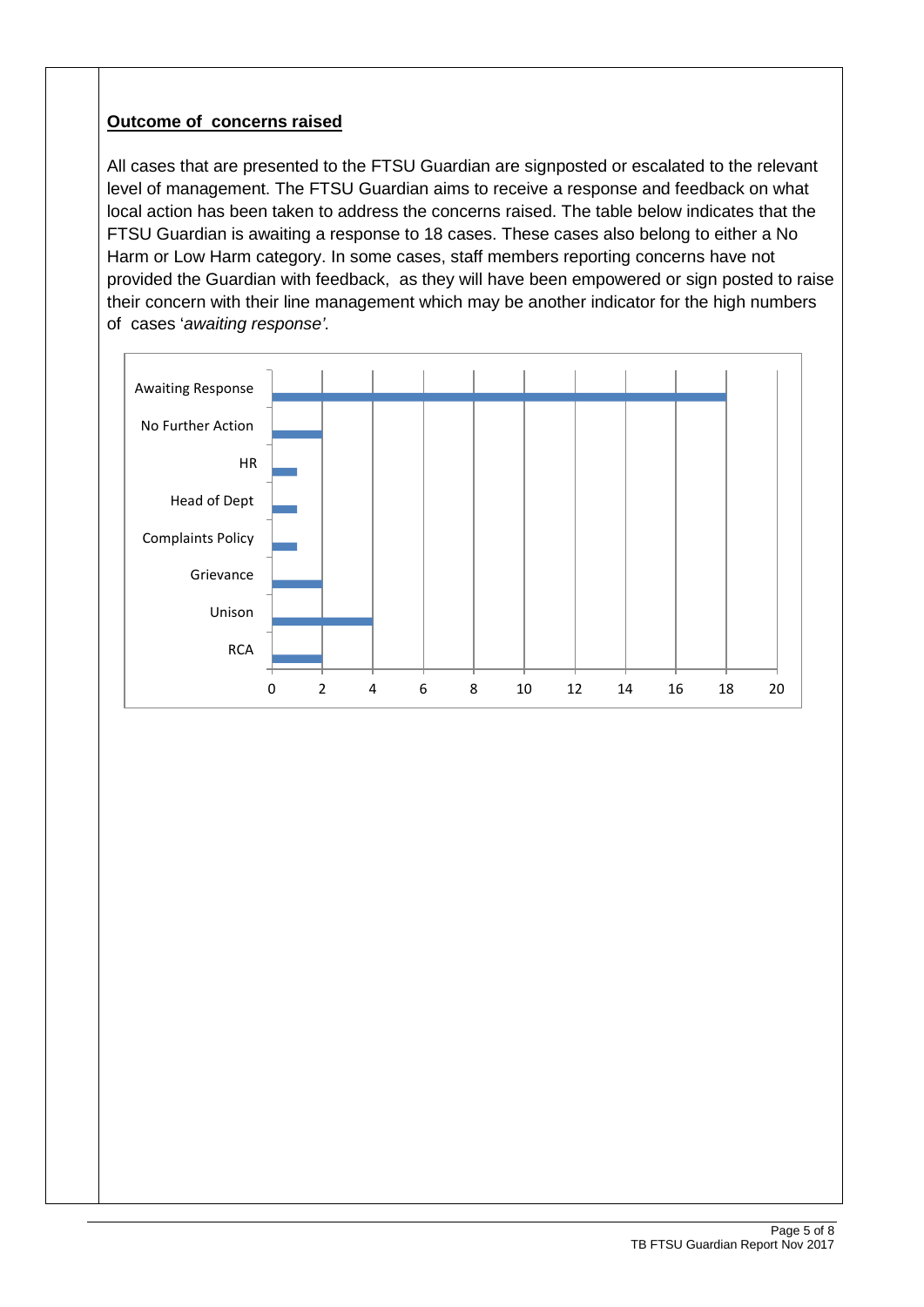



These charts show the types of staff group who are speaking up and raising concerns and also the gender and ethnic breakdown of the reporters.

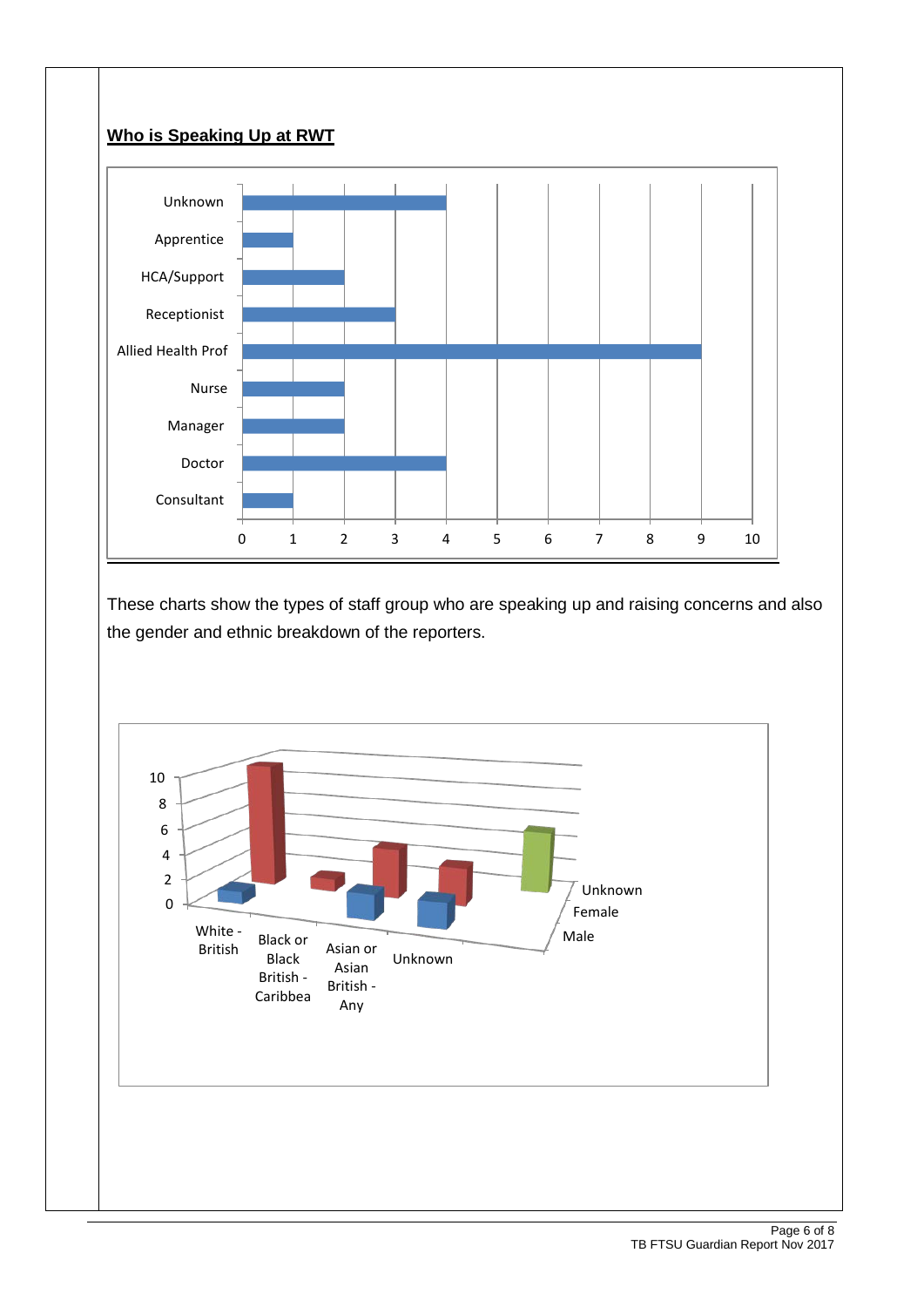### **Datix for Raising Concerns**

Datix for Raising Concerns went live December 2017 on the Trust Intranet Home Page. The link since Feb 2018 was moved under the FTSU Webpage, as a number cases reported in the first months were *incidents* and not *raising concerns*.



To date 10 concerns have been raised via this route.